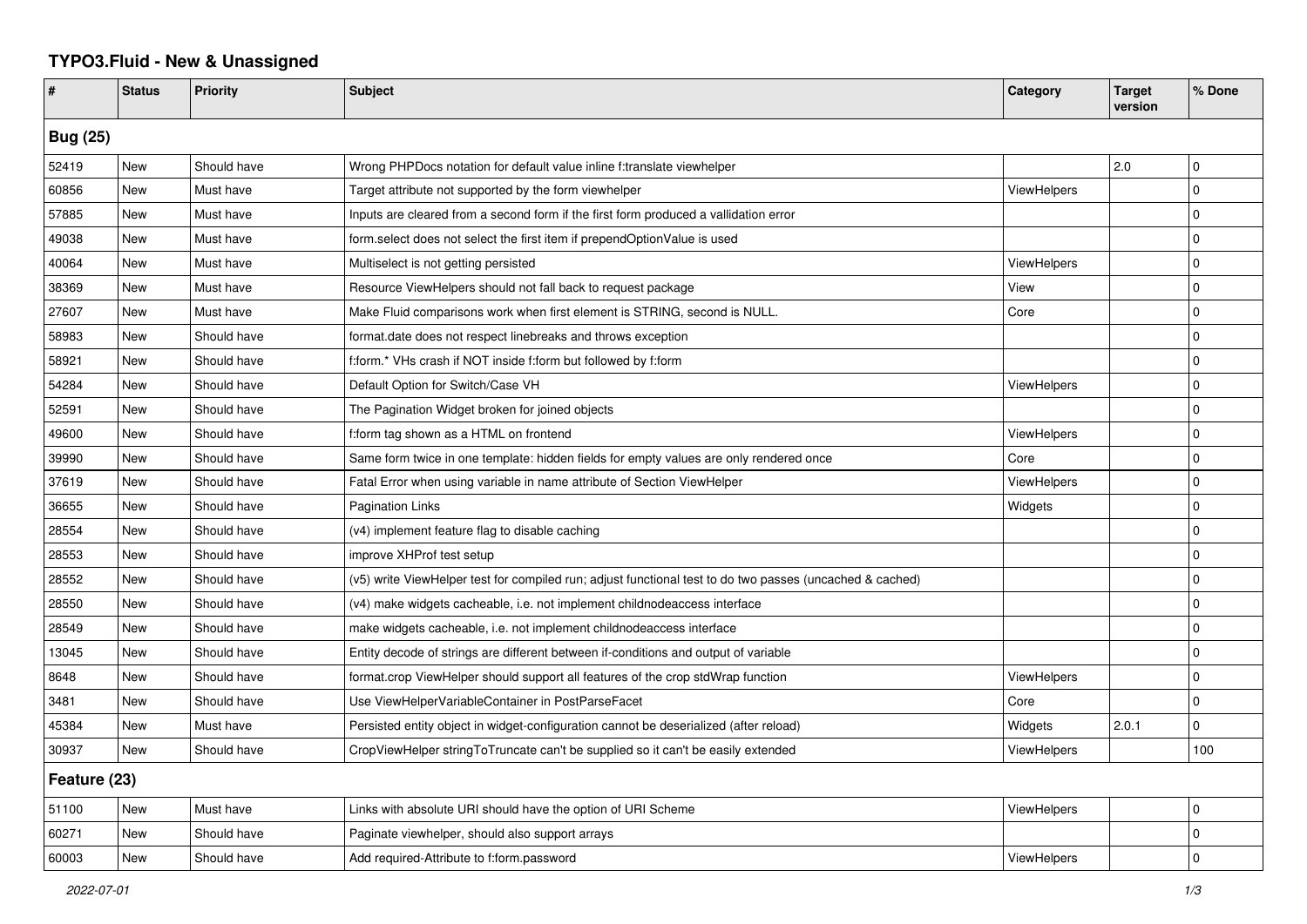| #                | <b>Status</b> | Priority             | <b>Subject</b>                                                                                      | Category    | <b>Target</b><br>version | % Done      |  |  |
|------------------|---------------|----------------------|-----------------------------------------------------------------------------------------------------|-------------|--------------------------|-------------|--|--|
| 51277            | New           | Should have          | ViewHelper context should be aware of actual file occurrence                                        |             |                          | $\mathbf 0$ |  |  |
| 46545            | New           | Should have          | Better support for arrays in options of SelectViewHelper                                            |             |                          | $\pmb{0}$   |  |  |
| 45153            | New           | Should have          | f:be.menus.actionMenuItem - Detection of the current select option is insufficient                  |             |                          | $\mathbf 0$ |  |  |
| 42397            | New           | Should have          | Missing viewhelper for general links                                                                |             |                          | 0           |  |  |
| 40081            | New           | Should have          | Allow assigned variables as keys in arrays                                                          |             |                          | 0           |  |  |
| 39936            | New           | Should have          | registerTagAttribute should handle default values                                                   | ViewHelpers |                          | $\mathbf 0$ |  |  |
| 38130            | New           | Should have          | Checkboxes and multiple select fields should have an assignable default value                       |             |                          | $\mathbf 0$ |  |  |
| 36410            | New           | Should have          | Allow templates to send arguments back to layout                                                    | ViewHelpers |                          | 0           |  |  |
| 33215            | New           | Should have          | RFC: Dynamic values in ObjectAccess paths                                                           |             |                          | $\mathbf 0$ |  |  |
| 31955            | New           | Should have          | f:uri.widget                                                                                        | Widgets     |                          | 0           |  |  |
| 9514             | New           | Should have          | Support explicit Array Arguments for ViewHelpers                                                    |             |                          | $\mathbf 0$ |  |  |
| 4704             | New           | Should have          | Improve parsing exception messages                                                                  | Core        |                          | $\mathbf 0$ |  |  |
| 60181            | New           | Could have           | Caching mechanism for Fluid Views/Templates                                                         | View        |                          | $\mathbf 0$ |  |  |
| 48355            | New           | Could have           | Assign output of viewhelper to template variable for further processing.                            |             |                          | $\mathbf 0$ |  |  |
| 36559            | New           | Could have           | New widget progress bar                                                                             |             |                          | 0           |  |  |
| 30555            | New           | Could have           | Make TagBuilder more extensible                                                                     | Core        |                          | $\mathbf 0$ |  |  |
| 10472            | New           | Could have           | Fluid Standalone distribution                                                                       | Core        |                          | $\mathbf 0$ |  |  |
| 7608             | New           | Could have           | Configurable shorthand/object accessor delimiters                                                   | Core        |                          | $\mathbf 0$ |  |  |
| 1907             | New           | Could have           | Default values for view helpers based on context                                                    | Core        |                          | $\mathbf 0$ |  |  |
| 62346            | <b>New</b>    | Could have           | f:comment should have high precende                                                                 | Core        | 3.x                      | $\mathbf 0$ |  |  |
| <b>Task (12)</b> |               |                      |                                                                                                     |             |                          |             |  |  |
| 56237            | New           | Should have          | in-line (Condition) View Helpers should not evaluate on parsing                                     |             |                          | $\mathbf 0$ |  |  |
| 47669            | New           | Should have          | FormViewHelper does not define the default request method                                           |             |                          | $\mathbf 0$ |  |  |
| 45394            | New           | Should have          | Forwardport Unit test for standalone view                                                           | View        |                          | $\mathbf 0$ |  |  |
| 43072            | New           | Should have          | Remove TOKENS for adding templates fallback in Backporter                                           | View        |                          | $\mathbf 0$ |  |  |
| 43071            | New           | Should have          | Remove TOKENS for adding fallback teplates in B                                                     |             |                          | $\mathbf 0$ |  |  |
| 42743            | New           | Should have          | Remove inline style for hidden form fields                                                          |             |                          | 0           |  |  |
| 32035            | New           | Should have          | Improve fluid error messages                                                                        | Core        |                          | $\mathbf 0$ |  |  |
| 10911            | New           | Should have          | Tx_Fluid_ViewHelpers_Form_AbstractFormViewHelper->renderHiddenIdentityField should be more reliable | ViewHelpers |                          | 0           |  |  |
| 9950             | New           | Should have          | Binding to nested arrays impossible for form-elements                                               | ViewHelpers |                          | 0           |  |  |
| 34309            | New           | Could have           | Unknown ViewHelpers cause exception - should be handled more graceful                               | ViewHelpers |                          | 0           |  |  |
| 26664            | New           | Won't have this time | Clean up Form ViewHelpers                                                                           | ViewHelpers |                          | $75\,$      |  |  |